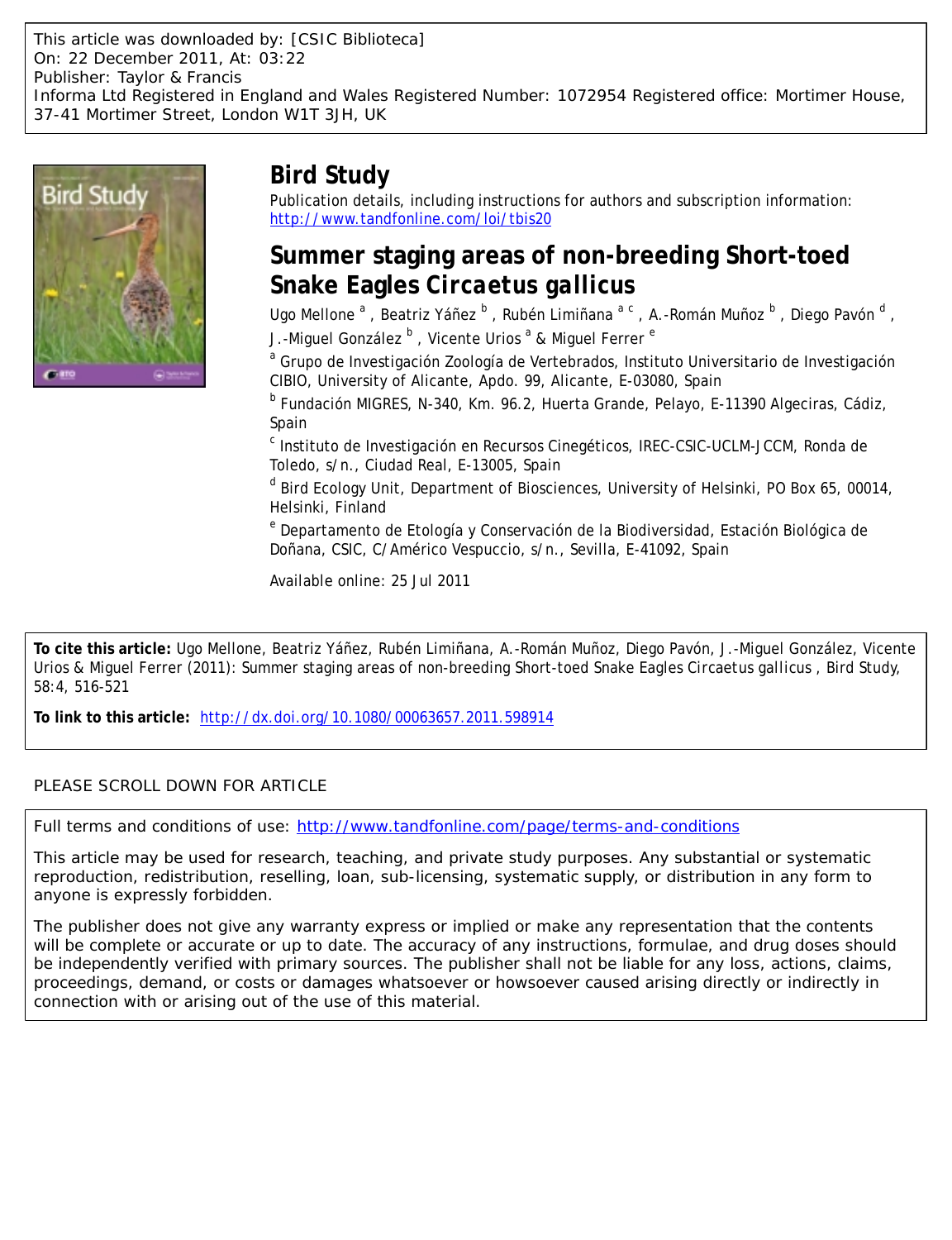### SHORT REPORT



# Summer staging areas of non-breeding Short-toed Snake Eagles Circaetus gallicus

UGO MELLONE $^1*$ , beatriz yáñez $^2$ , rubén limiñana $^{1,3}$ , a.-román muñoz $^2$ , DIEGO PAVÓN $^4$ , J.-MIGUEL GONZÁLEZ $^2$ , VICENTE URIOS $^1$  and MIGUEL FERRER $^5$ 

<sup>1</sup>Grupo de Investigación Zoología de Vertebrados, Instituto Universitario de Investigación CIBIO, University ot Alicante, Apdo. 99, Alicante, E-03080, Spain; <sup>2</sup>Fundación MIGRES, N-340, Km. 96.2, Huerta Grande, Pelayo, E-11390 Algeciras, Cádiz, Spain; <sup>3</sup>Instituto de Investigación en Recursos Cinegéticos, IREC-CSIC-UCLM-JCCM, Ronda de Toledo, s/n. Ciudad Real, E-13005, Spain; <sup>4</sup>Bird Ecology Unit, Department of Biosciences, University o*f* Helsinki, PO Box 65, 00014, Helsinki, Finland and <sup>5</sup>Departamento de Etología y Conservación de la Biodiversidad, Estación Biológica de Doñana, CSIC, C/Américo Vespuccio, s/n. Sevilla, E-41092, Spain

Capsule Immature Short-toed Snake Eagles hatched in Spain leave their Sahelian wintering grounds to spend the summer in northern Africa.

The importance of data on the non-breeding fraction of a bird population for understanding demography and for determining conservation strategies is well recognized, especially in long-lived species such as raptors (Ferrer & Harte 1997, Kenward et al. 2000, Penteriani et al. 2005, 2011, Soutullo et al. 2008a). Nevertheless, little is known of the behaviour of immature individuals of migratory raptor species during the breeding season (but see Sergio et al. 2009). Knowledge about this phase of a raptor's life cycle could be very important for ensuring a high population level or for ensuring the conservation of high-quality breeding areas that may be occupied at a future time (Newton 1979).

GPS-satellite telemetry is a useful tool for indicating the movement patterns of large birds. To date, most of the studies have focused on analysing the routes of migratory species (Klaassen et al. 2008, Garcia-Ripollés et al. 2010) or on juvenile dispersal of resident species (Soutullo et al. 2008b, Cadahia et al. 2010). In contrast, the ranging behaviour of non-breeding individuals of migratory species has been largely neglected.

Short-toed Snake Eagles Circaetus gallicus are migratory raptors that breed in Europe and northern Africa, spending the winter in sub-Saharan Africa (Cramp & Simmons 1980). Many aspects of their biology have already been studied, including reproduction (Bakaloudis et al. 2005), habitat selection (López-Iborra *et al.* 2011) and migration (Agostini et al. 2002, Muñoz et al. 2010, Pavón et al. 2010). Nonetheless, knowledge on summer ranging behaviour of non-breeding individuals of this species is lacking, although traditionally it has been supposed that nonbreeding birds spend the summer in the same areas where they winter, i.e. south of the Sahara desert (Campora & Cattaneo 2005, Newton 2008). Like other long-lived raptor species, Short-toed Snake Eagles are not able to breed at least until the fourth calendar year (Campora & Cattaneo 2005). In this study, we use satellite telemetry to describe movements and ranging behaviour of immature (second and third calendar-year) Short-toed Snake Eagles.

Nine Short-toed Snake Eagle nestlings were tagged with satellite transmitters a few days before fledging. Six individuals were tagged with Microwave Telemetry 45-g solar/GPS transmitters (see Pavón et al. 2010 for more details) in the province of Alicante (southeastern Spain; 'A' in Fig. 1) in 2008 and 2009. The other three birds were tagged with North Star 30-g solar/ GPS transmitters in the province of Cadiz (southern Spain; 'C' in Fig. 1) in 2009. Overall, we recorded data from seven summering events involving six individuals; all birds were tracked during their second calendaryear, with one of them being tracked during two consecutive years (thus, also in its third calendar-year; #80423, see Table 1). For the remaining tagged birds, no data were obtained due to failure of equipment <sup>∗</sup>Correspondence author. Email: ugomellone@libero.it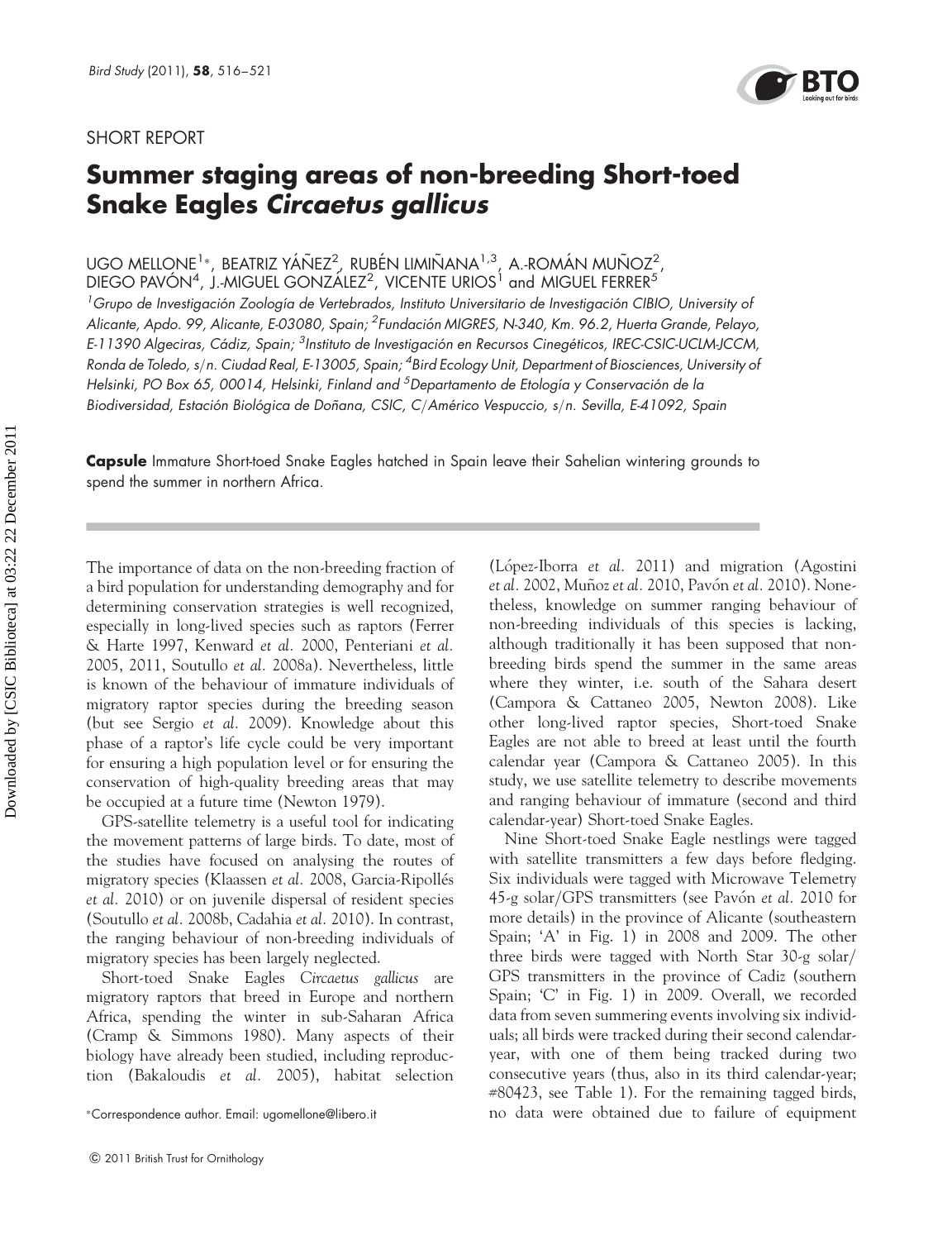

Figure 1. Staging areas of immature Short-toed Snake Eagles during summer. Each number corresponds to a different staging area (crossreferenced in Table 1). 'C' (Cadiz) and 'A' (Alicante) are the nesting areas where the birds were tagged.

(one bird) and because two birds died during their stay in the wintering grounds in the Sahel (see also Pavón et al. 2010).

Our aim was to analyse these eagles' movements occurring between the end of the spring migration and the beginning of the autumn migration, hereafter called 'summering'. We only considered locations recorded above  $31^{\circ}$ N, because, above this latitude, birds started to perform non-directional movements, which were interpreted as the end of the northwards spring migration. We checked for the existence of individual staging areas during this period; these staging areas can be defined as individual areas where eagles' movements tend to concentrate and are short and non-directional. To identify the areas, we calculated the 50% fixed kernel density contours (Worton 1989) of all locations obtained for every summering event, using the Animal Movement v2.04 Extension for ARCVIEW 3.2 (Hooge & Eichenlaub 1997). To calculate the actual size of these areas (in  $km<sup>2</sup>$ ), we projected the generated kernel contours using the 'Projector!' extension, and an Equal-Area Cylindrical transformation.

Due to differences in the duty cycle and technical performance of the transmitters, there were differences in the frequency of locations recorded (range: 2–7 locations per day, Table 1). Hence, we also performed the same kernel analyses with a reduced data set in which the number of locations per day was similar across the different summering events. We found that the sizes of the areas identified with the reduced data set were 23.7% larger (all areas pooled), but there were no differences in the number of identified staging areas for every summering event and, thus, we here present the results based on the complete data set.

Besides the size of every staging area, we also calculated a 'ranging distance', in order to give a linear measurement to the ranging behaviour for each area previously identified with the kernel analyses (see Haworth et al. 2006). To this end, we calculated the centre of every staging area as the harmonic mean of all the locations received during the whole period between the first and the last locations encompassed within every individual staging area (Dixon & Chapman 1980, Kenward et al. 2001). Then, we measured the distances between the centre of a given area and the same above-mentioned locations to calculate an average ranging distance for every staging area (Table 1). Additionally, these centres were also used to calculate the distances between the different areas used by the same individual.

Immature Short-toed Snake Eagles started the northwards spring migration mainly in April (mean onset date: 20 April; Table 1). None of the birds returned to European breeding areas of the species during their second calendar year (this also applied to the individual tracked in two consecutive years), but spent the summer in northern Africa. The eagles were mostly located in northeastern Morocco, but also in northern Algeria (Fig. 1). According to the 50% fixed kernel contours, birds had between one and three individual staging areas for every summering event (Fig. 1). Table 1 shows the number of individual areas identified by kernel analyses for every summering event as well as size and ranging distances. Individual summering areas had a mean size of 5153 km<sup>2</sup> ( $n = 11$ ; sd = 8652). The birds' overall mean ranging distance within each individual staging area was 13.55 km ( $n = 11$ ; sd = 23.42). Birds left their staging areas in northern Africa heading back to the Sahel mainly in early September (mean date of autumn migration onset: 8 September). Therefore, immature eagles spent between four and six months at their summering areas (Table 1).

In four summering events Short-toed Snake Eagles stayed in a single staging area (individuals; #80423 for two years, #85674, #96231); one bird (#80421) used two areas; and in two cases eagles used three different areas (individuals; #80424, #96233). The transmitter of bird #96233 worked intermittently during July 2010.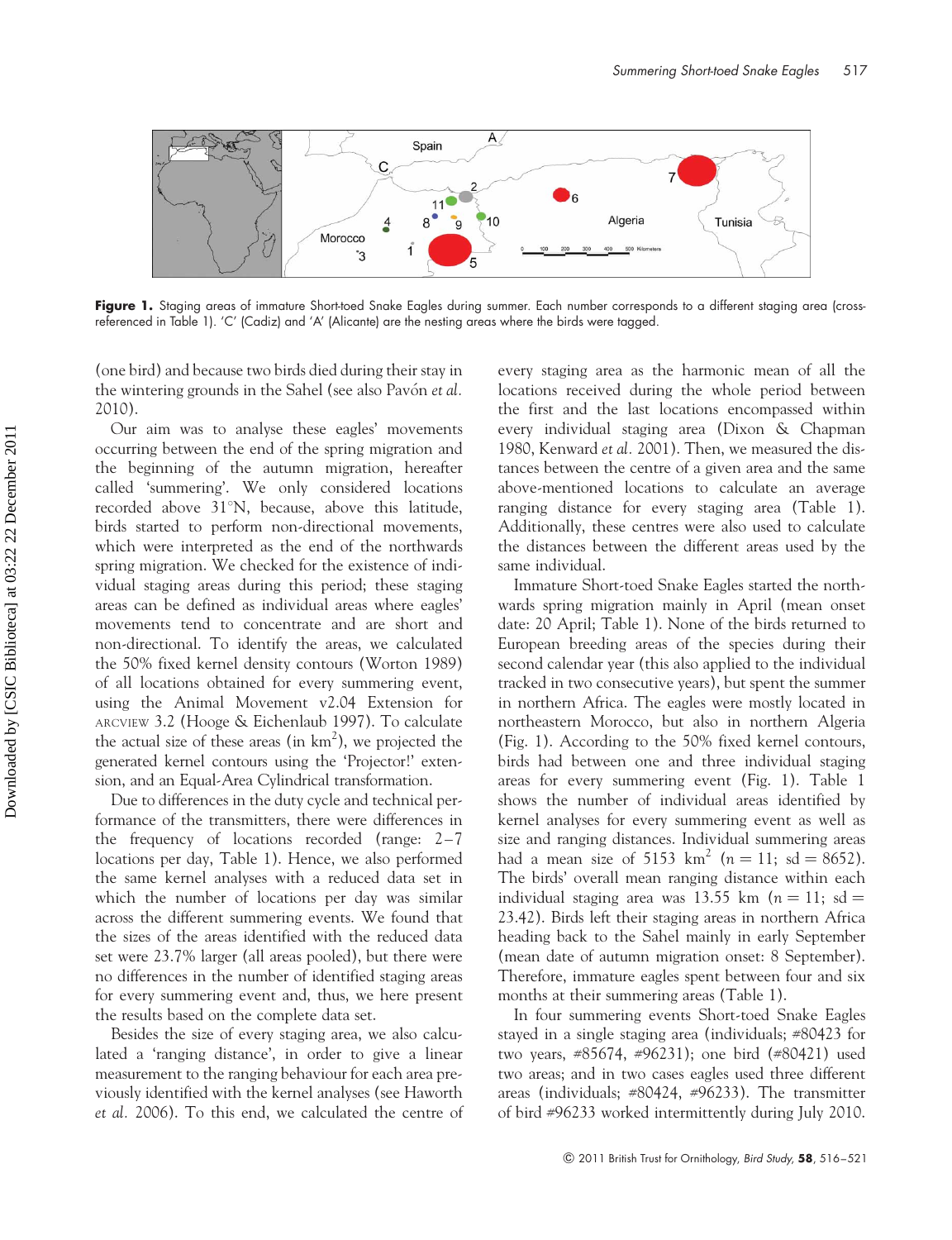**Table 1.** Histories of the seven summering events of six Short-toed Snake Eagles. 'Spring' and 'Autumn' are the dates of migration onsets. 'Period', 'Size' and 'Distance' (ranging distance in km) are <sup>g</sup>iven for each one of the <sup>11</sup> areas identified with the kernel analyses.

| Individual (ID#) | Sex | Nesting area | Year | N locations | Spring   | Area           | Period (days)               | Size $(km^2)$ | Distance (SD) | Autumn       |
|------------------|-----|--------------|------|-------------|----------|----------------|-----------------------------|---------------|---------------|--------------|
| 80421            | M   | Alicante     | 2010 | 723         | 23 April |                | 17 May-2 June (17)          | 148.2         | $0.85$ (0.56) | 4 September  |
|                  |     |              |      |             |          |                | 24 June-3 September (72)    | 2860.8        | 2.05(2.26)    |              |
| 80423            |     | Alicante     | 2009 | 875         | 9 May    | 3              | 20 May – 10 September (113) | 85.6          | 3.12(1.97)    | 10 September |
|                  |     |              | 2010 | 930         | 3 May    | $\overline{4}$ | 18 May-6 October (135)      | 639.6         | 12.68 (21.97) | 6 October    |
| 80424            |     | Alicante     | 2010 | 888         | 31 March | 5              | 7 April - 21 May (44)       | 24127.4       | 82.65 (64.51) | 5 October    |
|                  |     |              |      |             |          | 6              | 5-27 June (22)              | 4058          | 2.85(1.91)    |              |
|                  |     |              |      |             |          |                | 4 July-5 October (93)       | 20689.6       | 12.87 (19.81) |              |
| 85674            | M   | Cadiz        | 2010 | 714         | 4 April  | 8              | 27 April-9 September (136)  | 560.5         | 12.91 (20.55) | 15 September |
| 96231            | M   | Cadiz        | 2010 | 330         | 28 April | 9              | 15 May-14 August (91)       | 395.4         | 6.86(4.64)    | 14 August    |
| 96233            |     | Cadiz        | 2010 | 232         | 13 April | 10             | 26 April-18 May (23)        | 1263.2        | 10.32 (15.58) | 8 August     |
|                  |     |              |      |             |          |                | 20 May-25 June (36)         | 1855.1        | 1.90 (2.42)   |              |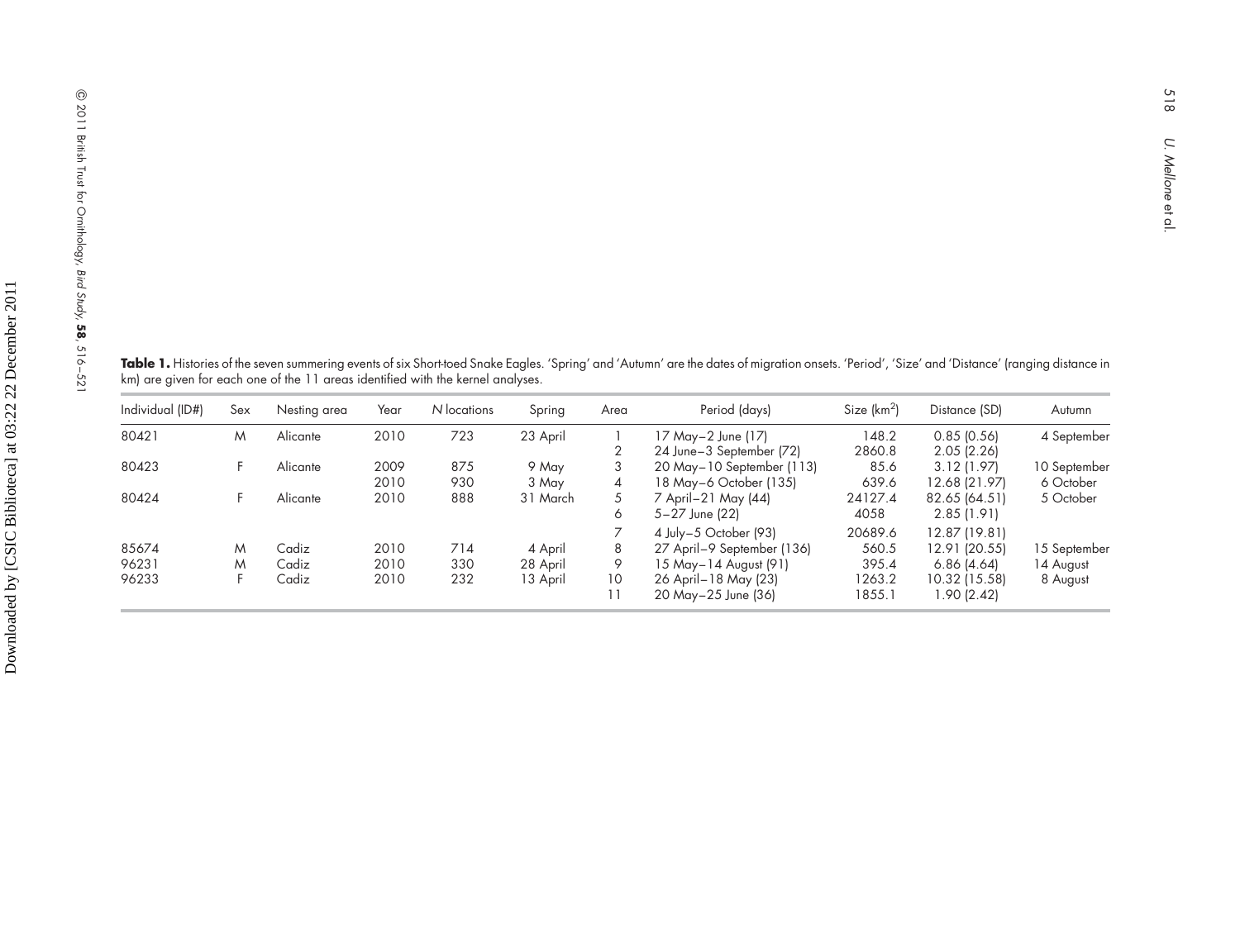This bird left the second area and stayed for about five weeks in a third restricted area (data not depicted in Fig. 1) but, due to irregularity in data reception, the kernel analysis did not identify this area. Hence, we assume that this individual used three areas (although we do not have accurate data to estimate the ranging behaviour in the third area).

Regarding the distances between the different staging areas from the same individual during the same summering event, the two areas used by #80421 were 337 km apart, whereas for #80424 there were 498 km between the first and the second staging areas and 538 km between the second and the third. The first two areas used by #96233 were 142 km apart, with July's locations concentrated in a third area located close to the Mediterranean coast in northern Morocco, at about 80 km from the second area. The only bird tracked for two consecutive years (#80423) did not show site fidelity to summering areas, having a single but different staging area in each year and these were 165 km apart.

Immature Short-toed Snake Eagles left their wintering Sahelian grounds by mid-April, which is rather late in the season compared to adults (which arrive in their European breeding grounds in early March; Cramp & Simmons 1980). After crossing the Sahara Desert, birds settled in Morocco and Algeria, thus not returning to Europe either in their second or third summer. This delayed migration and the sojourn in these areas may be due to the fact that immature eagles are not motivated to return to European breeding areas because they are not able to breed during the second or the third calendar-year. For this reason, and because of their behaviour during this period (using different roosting sites and sometimes also several staging areas), we discount the possibility that these birds bred in northern Africa during the period considered here. Immature Shorttoed Snake Eagles may have found suitable foraging areas along the migration route and in these regions intraspecific competition was probably lower than at European breeding grounds. Furthermore, these eagles avoided crossing the Strait of Gibraltar, which is likely to represent a highly energy-demanding challenge for a soaring raptor (Bildstein 2006). These summering areas are within the breeding range of the species (Thevenot et al. 2003) and future settling of these individuals as breeders, when they reach sexual maturity, cannot be excluded. Nevertheless breeding density is probably lower than in Europe because of the scarcity of woodlands that the species needs for nesting (López-Iborra et al. 2011).

There was individual variation regarding the use of summer staging areas, with some individuals settling in a single small area and others using multiple areas, including one bird (#80424) which travelled more than 1000 km across three different areas (Fig. 1). This could be related to spatial and temporal variation in food abundance and local conditions, but specific studies are needed to determine this.

Data concerning the return rate of immature Shorttoed Snake Eagles to breeding areas in Europe are scarce. In Spain and Italy, a few immature Short-toed Snake Eagles (second and third calendar-year) are observed migrating every spring, mainly late in the season, between April and July (Fundación Migres, unpub. data, Finlayson 1992, Garcia & Bensusan 2006, Premuda et al. 2010). In Italy, a small but regular summer communal roost, containing mainly nonbreeding immature birds, has been reported (Premuda 2010). On the other hand, a juvenile tracked from France spent the summer in Mali, south of the Sahara (Cavallin et al. 2007). Given that all individuals tracked in this study showed the same strategy (i.e. leaving their wintering grounds but not reaching European breeding areas), we may argue that this is a conservative behavioural strategy that may act to maintain a high survival rate, probably avoiding intraspecific competition with breeding adults. In this case, a higher return rate would be expected in Short-toed Snake Eagles hatched in lower-density populations in comparison with the Spanish one, such as the Italian population (Agostini & Mellone 2008).

In other migratory long-lived raptor species, such as Ospreys Pandion haliaetus, Egyptian Vultures Neophron percnopterus and Honey Buzzards Pernis apivorus, immature birds stay in their wintering grounds after their first winter, returning to the natal areas only once they are sexually mature (Hake et al. 2001, Meyburg et al. 2004, Panuccio & Agostini 2006). Short-toed Snake Eagles tagged in southern Spain chose not visit their natal area and moved to regions that, despite being within the breeding range of the species, probably hold a low population density. Their behaviour is probably more dictated by survival in the short term, rather than by the need to explore potential breeding sites. According to Newton (2008), some individuals of long-distance migratory bird species only cover a part of their complete journey between their wintering and breeding areas, spending the summer at en-route sites. Probably Short-toed Snake Eagles moved northwards, like the majority of Palaearctic migrants and since they found en-route sites with a high density of food they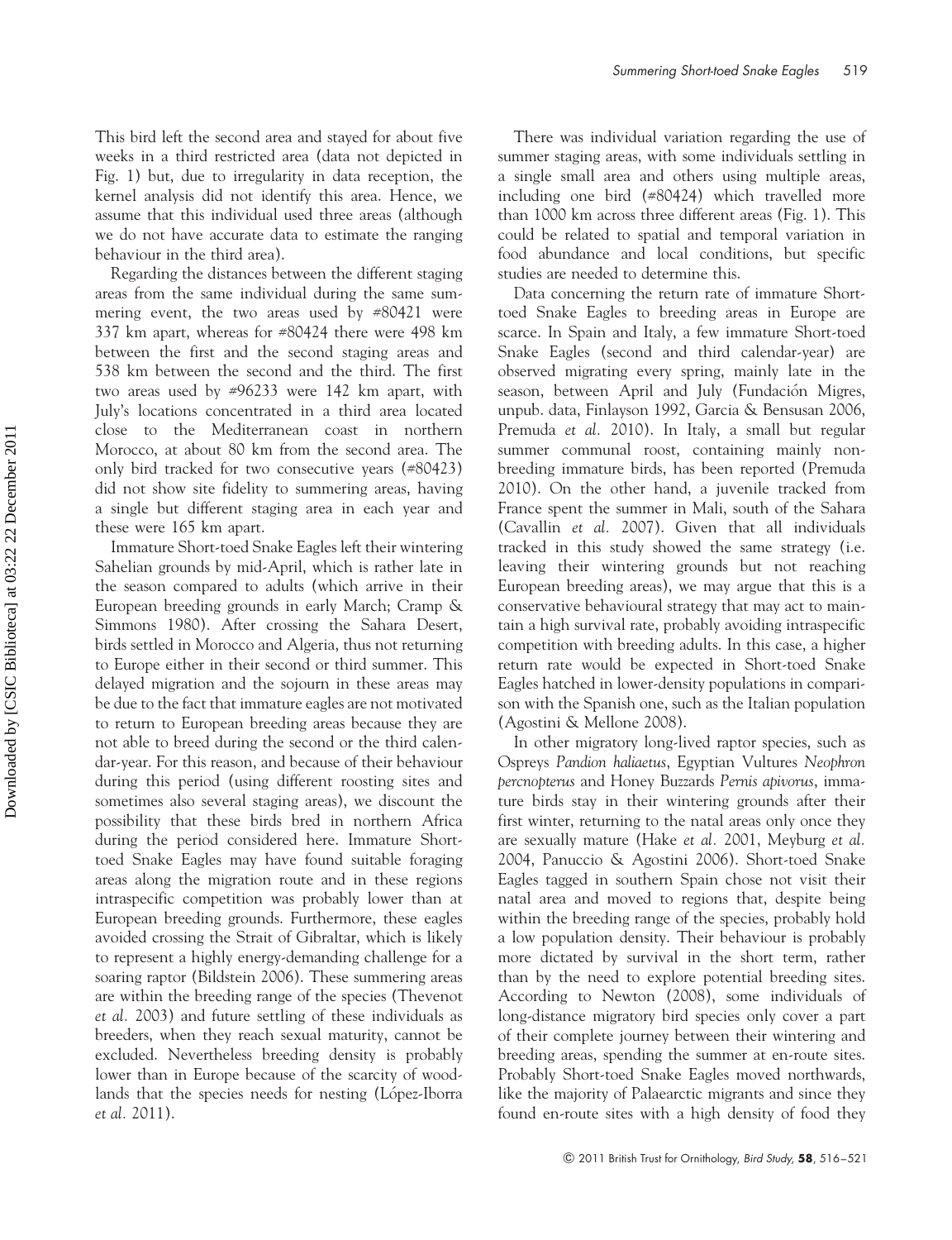stopped there. Short-toed Snake Eagles are specialist predators of reptiles (Gil-Sánchez & Pleguezuelos 2001) and northern Africa is an area with one of the highest reptile abundances within the Mediterranean region (Cox et al. 2006).

Our study indicates that conservation strategies for migratory long-lived species should not be solely focused on breeding and wintering grounds (Martin et al. 2007), but should consider also those events occurring in non-breeding summering areas, which could have important consequences at the population level (Penteriani et al. 2005, Soutullo et al. 2008a). Further research should investigate the importance of this summering behaviour in immature Short-toed Snake Eagles, especially its influence on lifetime reproductive success.

### ACKNOWLEDGEMENTS

Funding was provided by Diputación Provincial de Alicante and by Fundación Migres through a collaboration project with the Asociación Eólica de Tarifa. The Servicio de Biodiversidad from the Conselleria de Medio Ambiente, Agua, Urbanismo y Vivienda (Generalitat Valenciana), the Consejeria de Medio Ambiente – Junta de Andalucia and the CAS Retin – Ministerio de Defensa – provided research permissions. We are grateful to Alejandro Izquierdo, Alejandro de la Vega, Sergio Morán, Pepe García, José Aragoneses, Miguel Gallardo, Juan Manuel Pérez-García, Pascual López, Carlos Torralvo, Javier Elorriaga, Rafael Sánchez-Carrión and José Maria García who helped during the fieldwork, and to Edward Kluen for checking the English of the manuscript. We also thank two anonymous referees for their useful comments on an earlier draft. RL has a postdoctoral grant (reference 10/12-C) co-funded by Consejería de Educación y Ciencia (Junta de Comunidades de Castilla –La Mancha) and the European Social Fund. UM is supported by a FPU grant of the Spanish Ministry of Education (AP2008-0947). BY's research is financed by a grant from Fundacion Migres. DP was awarded a grant by the Research Foundation of the University of Helsinki (Helsingin Yliopiston tiedesäätiö).

#### **REFERENCES**

- Agostini, N. & Mellone, U. 2008. Does migration flyway of Short-toed Snake-Eagles breeding in central Italy reflect the colonization history? J. Raptor Res. 42: 158–159.
- Agostini, N., Baghino, L., Coleiro, C., Corbi, F. & Premuda, G. 2002. Circuitous autumn migration in the Short-toed Eagle (Circaetus gallicus). J. Raptor Res. 36: 111-114.
- Bakaloudis, D.E., Vlachos, C.G. & Holloway, G.J. 2005. Nest spacing and breeding performance in Short-toed Eagle Circaetus gallicus in northeast Greece. Bird Study 52: 330-338.
- Bildstein, K.L. 2006. Migrating Raptors of the World. Cornell University Press, Ithaca, NY.
- Cadahia, L., López-López, P., Urios, V. & Negro, J.J. 2010. Satellite telemetry reveals individual variation in juvenile Bonelli's eagle dispersal areas. Eur. J. Wildl. Res. 56: 923-930.
- Campora, M. & Cattaneo, G. 2005. Ageing and sexing Short-toed Eagles. Br. Birds 98: 370–376.
- Cavallin, P., Ventroux, J., Chevallier, D. & Baillon, F. 2007. Suivi par balise Argos: de la Vienne au Mali. La Plume du Circaète 6: 4-5.
- Cox, N., Chanson, J. & Stuart, S. (eds). 2006. The Status and Distribution of Reptiles and Amphibians of the Mediterranean Basin. IUCN, Gland, Switzerland and Cambridge, UK.
- Cramp, S. & Simmons, K.E.L. 1980. The Birds of the Western Palaearctic. Oxford University Press, Oxford.
- Dixon, K.R. & Chapman, J.A. 1980. Harmonic mean measure of animal activity areas. Ecology 61: 1040-1044.
- Ferrer, M. & Harte, M. 1997. Habitat selection by immature Spanish imperial eagles during the dispersal period. J. Appl. Ecol. 34: 1359–1364.
- Finlayson, C. 1992. Birds of the Strait of Gibraltar. T. & A.D. Poyser, London.
- Garcia, E.F.J. & Bensusan, K.J. 2006. Northbound migrant raptors in June and July at the Strait of Gibraltar. Br. Birds 99: 569-575.
- García-Ripollés, C., López-López, P. & Urios, V. 2010. First description of migration and wintering of adult Egyptian Vultures Neophron percnopterus tracked by GPS satellite telemetry. Bird Study 57: 261–265.
- Gil-Sánchez, J.M. & Pleguezuelos, J.M. 2001. Prey and prey-size selection by the short-toed eagle (Circaetus gallicus) during the breeding season in Granada (south-eastern Spain). J. Zool. Lond. 255: 131-137.
- Hake, M., Kjellén, N. & Alerstam, T. 2001. Satellite tracking of Swedish Ospreys Pandion Haliaetus: autumn migration routes and orientation. J. Avian Biol. 32: 47-56.
- Haworth, P.F., McGrady, M.J., Whitfield, D.P., Fielding, A.H. & McLeod, D.R.A. 2006. Ranging distance of resident Golden Eagles Aquila chrysaetos in western Scotland according to season and breeding status. Bird Study 53: 265–273.
- Hooge, P.N. & Eichenlaub, B. 1997. Animal Movement Extension for ArcView. Alaska Science Centre, Biological Science Office, US Geological Survey, Anchorage, USA.
- Kenward, R.E., Walls, S.S., Hodder, K.H., Pahkala, M., Freeman, S.N. & Simpson, V.R. 2000. The prevalence of nonbreeders in raptor populations: evidence from rings, radio-tags and transect surveys. Oikos 91: 271-279.
- Kenward, R.E., Clarke, R.T., Hodder, K.H. & Walls, S.S. 2001. Density and linkage estimators of home range: nearest-neighbor clustering defines multinuclear cores. Ecology 82: 1905-1920.
- Klaassen, R.H.G., Strandberg, R., Hake, M. & Alerstam, T. 2008. Flexibility in daily travel routines causes regional variation in bird migration speed. Behav. Ecol. Sociobiol. 62: 1427–1432.
- López-Iborra, G.M., Limiñana, R., Pavón, D. & Martínez-Pérez, J.E. 2011. Modelling the distribution of short-toed eagle (Circaetus gallicus) in semi-arid Mediterranean landscapes: identifying important explanatory variables and their implications for its conservation. Eur. J. Wildl. Res. 57: 83–93.
- Martin, T.G., Chadès, I., Arcese, P., Marra, P.P, Possingham, H.P. & Norris, D.R. 2007. Optimal Conservation of Migratory Species. PLoS ONE 2(8): e751.
- Meyburg, B.U., Gallardo, M., Meyburg, C. & Dimitrova, E. 2004. Migrations and sojourn in Africa of Egyptian Vultures (Neophron percnopterus) tracked by satellite. J. Ornithol. 145: 273-280.
- Muñoz, A.R., Toxopeus, B., Elorriaga, J., Gonzalez, J.M. & Yáñez, B. 2010. First record of a communal roost of Short-toed Eagles Circaetus gallicus. Ibis 152: 173–175.